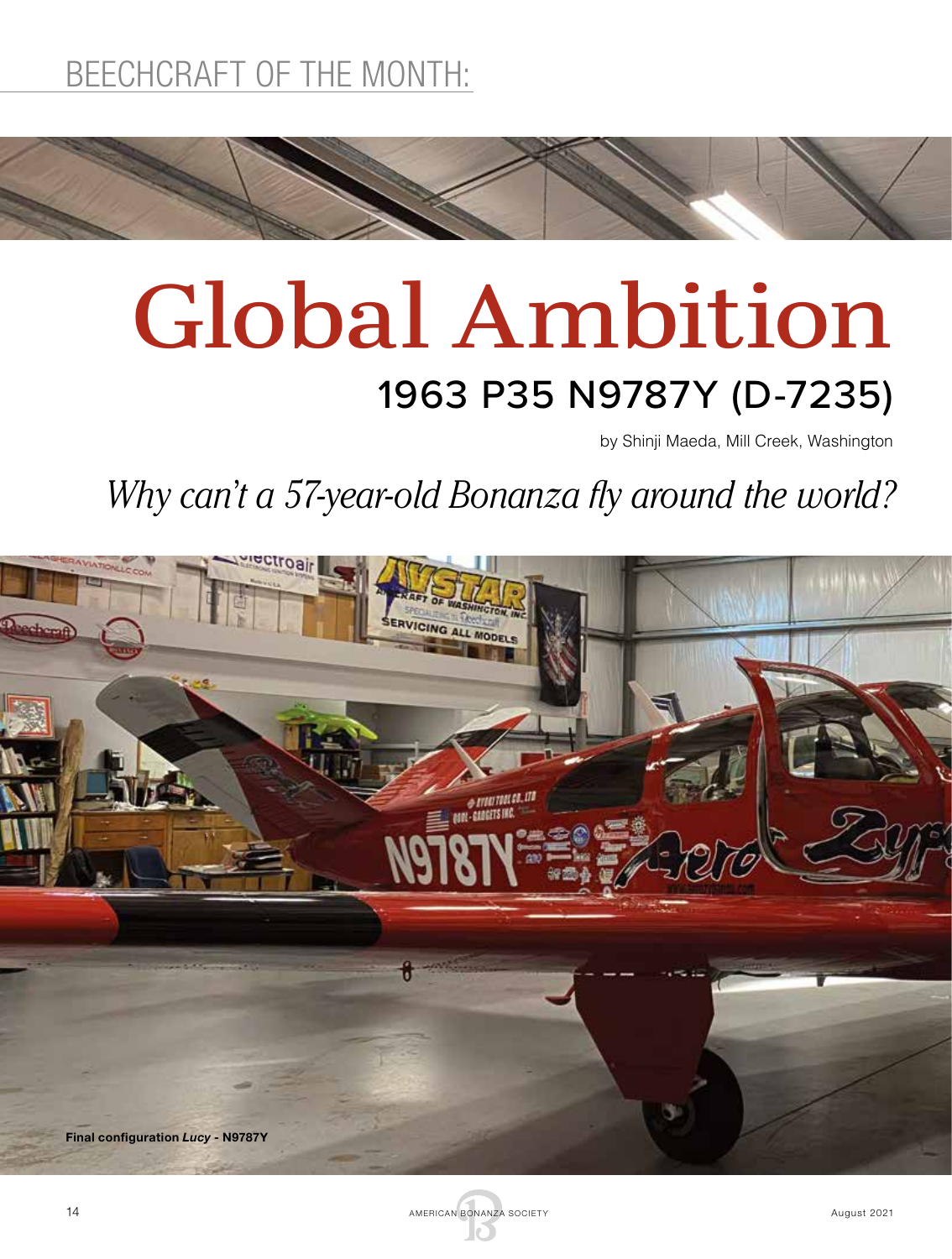

**C + ALTERATION + REPAIR** 

ww.avslarair.com

Without my family's support (left photo) I would not have been able to start this flight.

Landing on Snohomish Harvey Field, my flight school airport, on June 11, 2021 (right).



B<br>fret struck! ack in 2016, I was lying in bed half asleep when I noticed an unread flying magazine on the floor. I was first struck by the image of a guy holding up an American flag in a heroic pose. But what really caught my attention was behind him – a beautiful blue 1962 P35 Bonanza that looked like it had been modified into a rocket ship. Adrian Eichhorn and his Bonanza Gina shocked me that evening, as I read about their flight around the world. "How impossible!" that a more than 50-yearold airplane could accomplish such an amazing flight! Little did I realize that night that I would have my own 1963 P35, *Lucy*, and she would carry me around the world and safely back to my family in 2021.

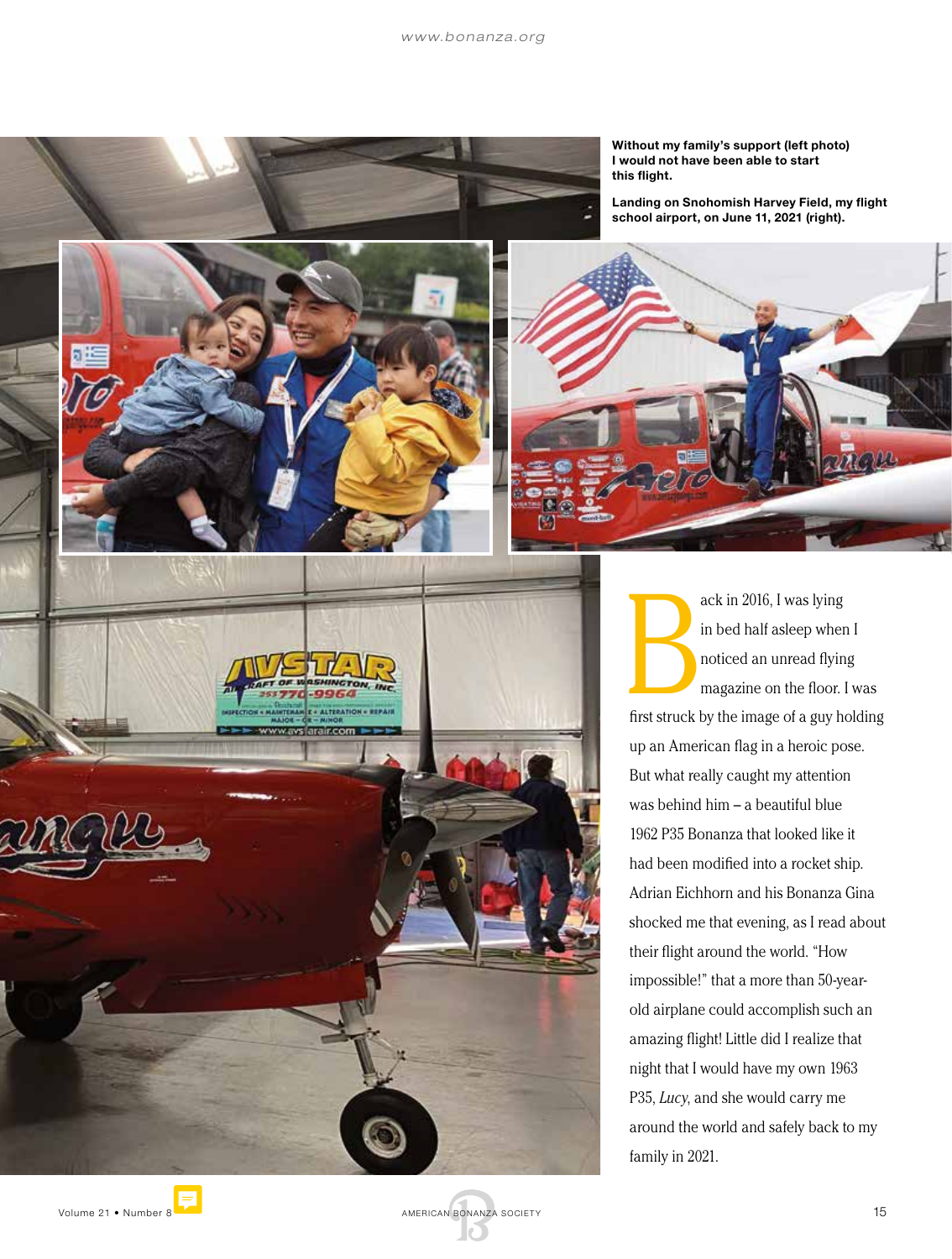

So around the world in an old Bonanza...what motivates some  $\log$  to consider it? For me, I founded a Use nonprofit called the Aero Zypangu Project. The Project's mission, which is my personal life's mission, is to provide opportunities and experiences that inspire hope, strength, and joy in people with disabilities, youngsters, and their families. The Project does this through aviation activities and motivational speaking **car agements**. I've been speaking in the  $U_{\mathcal{I}}$  and Japan since 2008. It's the main reason why I decided

to restore a 1963 airplane gifted from my Japanese aviation mentor to The Project in 2017, and to fly it around the world. It was also the fulfillment of a promise I made to my father before he passed away in 2018: to spread inspiration and change people's stories from "Impossible!" to "I'm Possible!"

Let's talk a bit about the path that brought me to the point of flying around the world. I am now a US citizen. I have a degree and an amazing career at a large aircraft company. I am blessed with a very understanding wife, Makiko,

and two rambunctious young children. I am an active CFI and teach flying at Harvey Field (S43). There was a day in my past, though, when all of that would have been "impossible."

That impactful day that set me on my mission was in Japan. I was 18. I ate, breathed, and dreamed of the day when I would become a pilot and work in aviation. But on this day, imagine young Shinji flying through the air, without an airplane, as a result of a traffic accident. The landing was not one of my best, and the impact

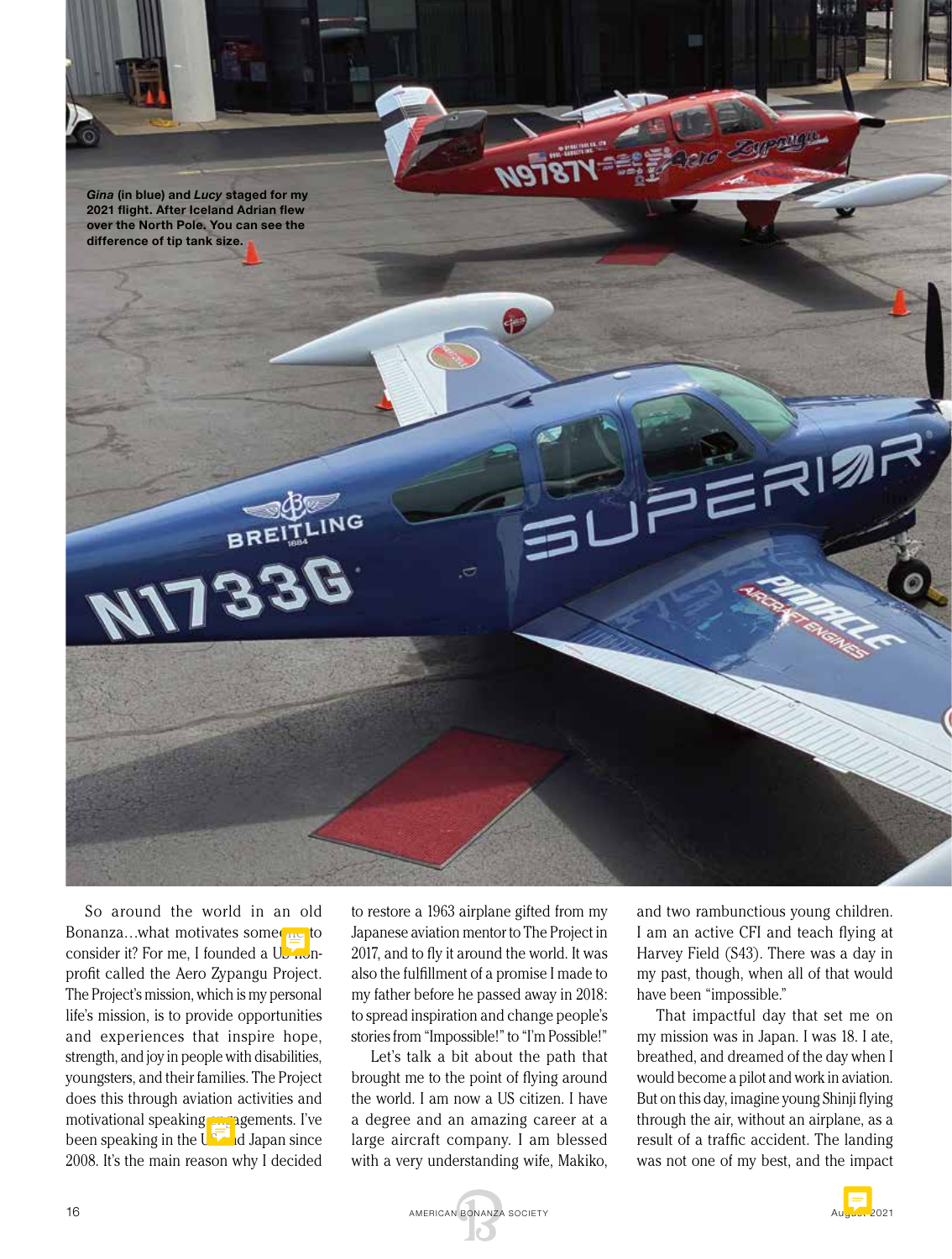*www.bonanza.org*



Big smile after completing my mission.



Adrian came to Mike's shop. Adrian realized how much I was serious on this mission flight.



crushed the optic nerve in my eye, making me blind. I was significantly injured as well. I died and they brought me back. Culturally in Japan this type of injury is dream-destroying. Sitting in the hospital in Japan, my dream of becoming a pilot or even having any kind of productive life or meaningful employment was impossible.

So my around the world flight in 2021 was different and bittersweet because of that ominous hard landing and injury. I can say with assurance that I am the first one-eyed, Japanese-now-American pilot to



### **New Fuel Cells**

Highest quality PMA'd replacements for Beechcraft complete with high qual installation kits

### **Factory Overhauls**

Honest 5 year warranty Major Overhaul of rare P/Ns Over 60 years in fuel cells FAA Certified Repair Station NL5R071N

*FUEL CELLS* 617 Skylane Taxiway, Eagle River, Wisconsin 54521

**Drain Valve Kits** 

TSO & STC approved for Beechcraft with fuel cells Go from this..... to this! Recommended by owner associations, IA & A&P's These valve kits provide etter sumping, a cleaner look and easy low cost maintenance with std orings. Kits include: 2 stainless steel<br>fuel drain valves and all the installation hardware.

The threaded valves are here! These new pipe threaded fuel drain valves replace the Curtis CCA-1550 on all Beech.

v all your sumps can match.

info@eaglefuelcells.com



**Technical Support** 

@ 2015 Eagle Foat Colls ETC, Inc.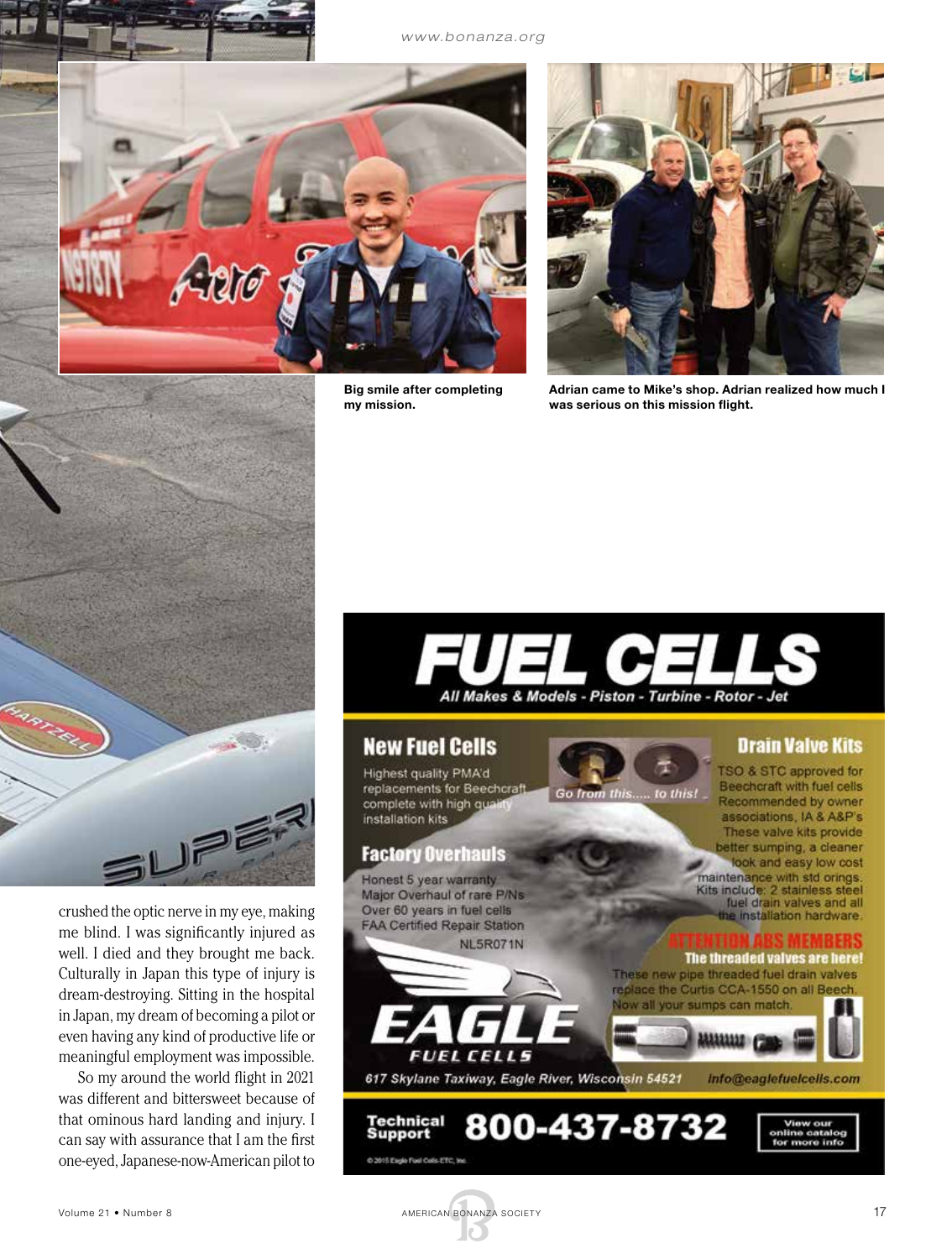

Original configuration. Starting installation of a new IO-550B. Longest leg: Thailand to the Philippines. Entry into the South



China Sea.

fly around the world and especially over Japan. My hope is that I am not the last.

### A Long Journey to Prepare

Let's go back to 2017, the year after I saw Adrian in the magazine. I had decided to inspire others by flying around the world and was excited to fly to Japan as part of the mission. I want to introduce you to the story of the most important member of the team, *Lucy*, a 1963 Bonanza P35, N9787Y, named after a little dog I had with a cando attitude.

I recall looking at an email from Mike Thompson, Beechcraft wizard extraordinaire at Avstar Aircraft in my nowhome state of Washington. I read it with dismay, shaking my head and saying "wow, we have tons of stuff to do" before I could possibly consider our EarthRounder flight.

We had been given *Lucy*, still in its original configuration from almost 54 years ago. It was a time capsule from another era of power, systems, technology, and instruments. It had been well used and loved by generations before coming to The Project. *Lucy* had strong bones and is a classic V-tail Bonanza. To make it the

safest possible travelling machine was going to take significant modifications. This was going to require the best Beechcraft mechanic I could find in the state. Now I am picky, as I work today helping make very large commercial aircraft with the latest technology. All of my research pointed to Mike.

Meeting him at his shop, we shook hands and I felt that feeling of "Yep, Mike will be my mechanic." His hand was big, warm, and strong. I could see the time that he had spent with airplanes in his hands. I grew up on a farm in northern Japan, and his hands were just like my dad's. I introduced myself and discussed the purpose of my flight. I didn't need to add anything because he had already researched me before I showed up. Mike effortlessly anticipates the details like that.

A few days later Mike's "impossible" email came through. It was three pages of precise dissection of needed tasks based on years of experience, and the highest level of care for my safety. Everything he called out in that email in 2017 was absolutely correct for what I needed in 2021. Without his plan, *Lucy* simply would

not have been able to bring me back from the EarthRounder flight. I emphasize to anyone thinking they can survive a flight around the world, or even to the next county, by cheaply cutting corners, if you want to survive, spend money and time on your airplane with a highly experienced mechanic you trust. From Day 1, my focus was on coming back to my family.

Mike's plan didn't fully surprise me. I did my homework. This included speaking with many Bonanza owners. That's how I found Mike and he in turn knew other Bonanza superheroes. It was like Captain America calling, "Avengers Assemble!" as he brought in teams from the Tacoma Avionics shop, CCD, D'Shannon, JPI, Genesis Aero System, BAS, Aircraft Spruce, Aithre, MHoxygen, and many more. I am alive today and playing with my kids in my home with my wife because of Mike and his care.

#### Acceptance

"How am I going to fly around the world?" is only the first question. I had so many more. The people with the answers were those who had gone before. Fortunately, they have a website:

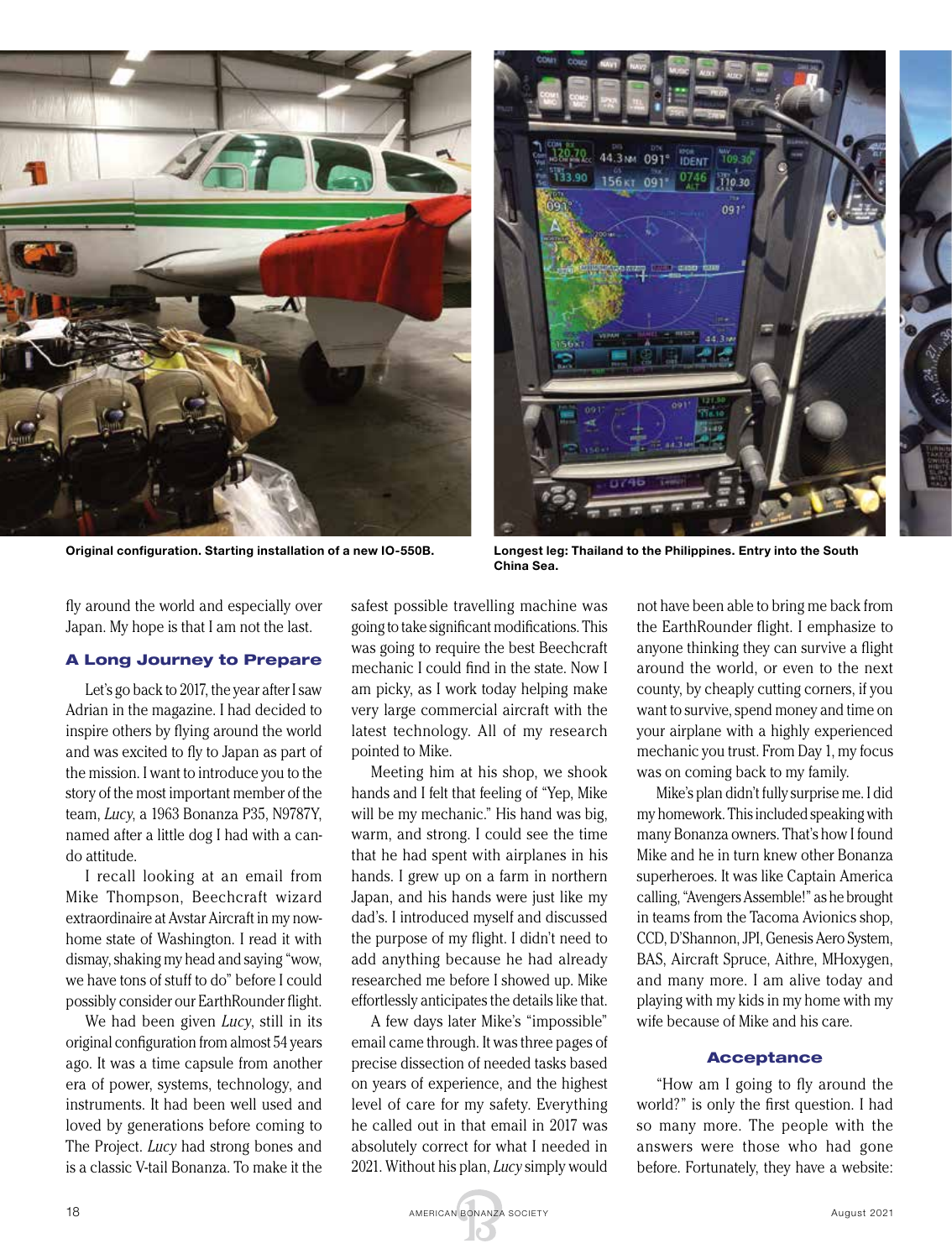

Headwind was my enemy. I averaged 152 knots groundspeed on the longest flight.

*www.earthrounders.com.* When you are first starting out the EarthRounders don't take you seriously. I am sure they are constantly contacted by people who want to dream about flying around the world. Even Adrian was curt and guarded until he could clearly see how serious I was. When Adrian came by Mike's shop to see the progress of modifications, he realized *Lucy* was not just another patchedup Bonanza. Seeing my solid commitment, Adrian fully engaged, and coordinated a whole team at AOPA as well. From those beginnings *Lucy* was retrofitted. The culmination of her restoration was Adrian's Gina and my *Lucy* flying off from AOPA headquarters in formation to Iceland in the spring of 2021 on the first leg of different missions. But to get to that day we must talk about headwinds from the FAA and how my EarthRounder flight was different from Adrian's experience in 2016. Thank You for Making EarthRounder Safer, FAA!

I was mulling over communications and rulings from the FAA in 2019 and shaking my head in disbelief, saying, "Why? Why does the FAA say it is impossible?"

I was planning to put 100-gallon tip tanks on *Lucy* as Adrian had done with his Bonanza...and which are crucial enablers for the planned long legs (1500 nm and more) of the EarthRounder flights. Fewer stops, less hunting for scarce avgas, less stress, big safety margins (not only range, if you ditch it will float like a pontoon boat), around or over COVID-restricting countries. All my plans we gone! The FAA denied my request citing safety considerations.

"Game on!" I thought, and I fell back to the standard of using D'Shannon 20-gallon tip tanks and a ferry tank, a large aluminum tank in the cabin. I took *Lucy* to the bright lights of Las Vegas for ferry tank installation. But three weeks before my EarthRounder takeoff date the FAA informed me that out of an abundance of caution ferry tanks would no longer be allowed for around-theworld circumnavigation. This was based on prior incidents. I was the first EarthRounder pilot the FAA had applied these decisions to, so more firsts for Shinji and this mission!

Were we back to impossible? No! You can still do the EarthRounder with a normal configuration and fly a route with shorter legs. There would be more fuel

### We keep you flying! **• Whelen LED Lighting • Concorde Batteries**

SA00638WI the only approved battery STC for Bonanza's (G36 NOW INCLUDED) \*STC included at No Charge with **Battery purchase from Wilco** 



**Available now and in stock-**

**5 light kit for \$2,700**

**800.767.7593 www.wilcoaircraftparts.com**



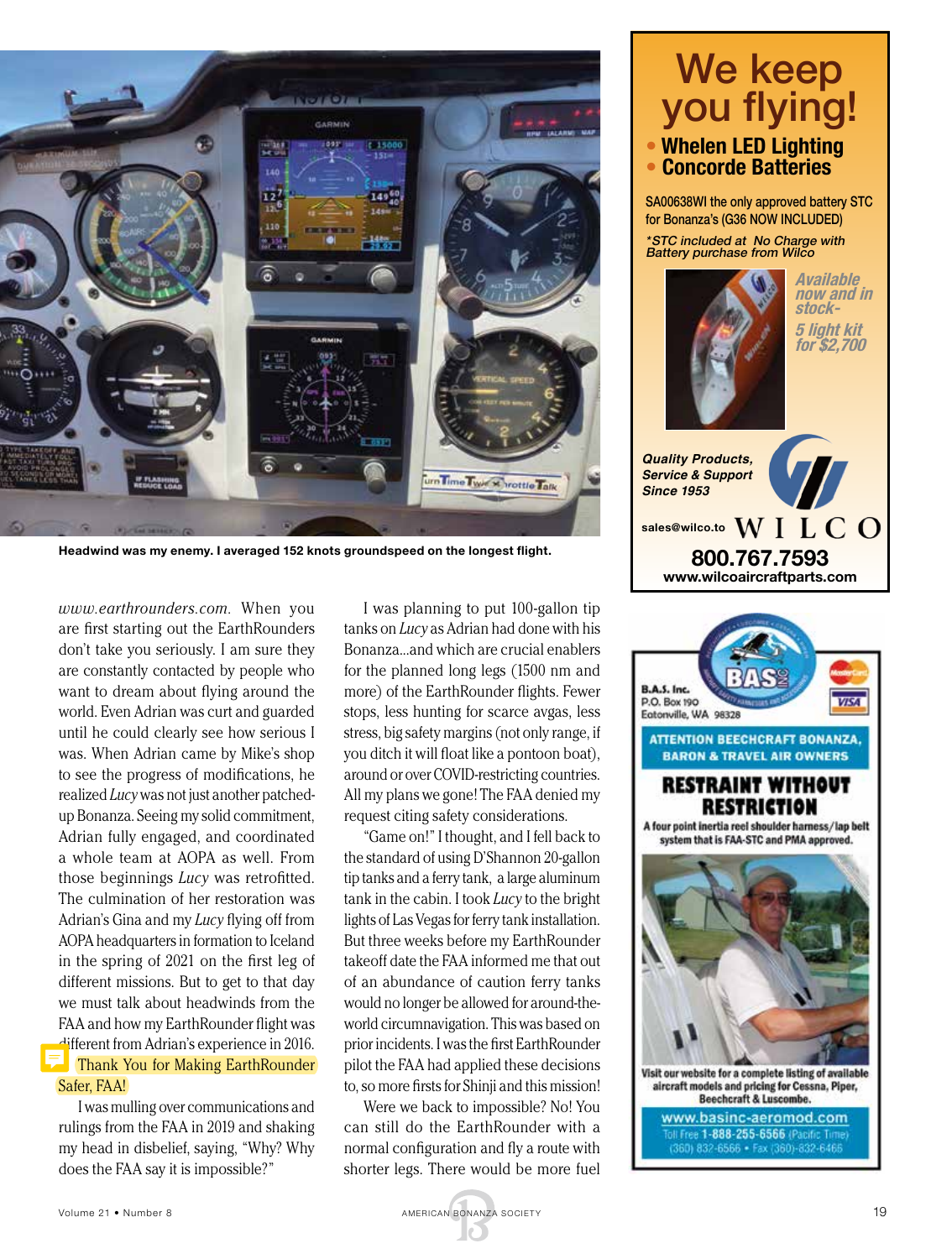

stops, staging, planning, ground handling, and complex navigation. This adds extra steps and other risks that don't make for good YouTube videos. Plus, every stop in 2021 would be an added risk in a COVID concerned world. At T-minus three weeks we started our massive replanning effort. At this point too it's important to me to stop saying "I'm possible" because the EarthRounder Mission occurred because of an amazing team. "I'm possible" because the team said together, "We are Possible!"

### Departure

In a rainy spring of 2021 we were looking at the new plan. The team was in agreement that this EarthRounder mission had become really difficult to navigate outside the United States because of the limited avgas fuel supply due to COVID's impacts. *Lucy* has 120-gallon capacity tanks total, 114 usable. Because of the pandemic, aviation gas access is even more limited than normal, especially in the Middle East and Asia. Fuel management and engine efficiency would be everything on this flight. *Lucy*'s upgrade to a JPI EDM930 allows me to make perfect lean of peak settings while I record all aircraft/engine performance parameters every half hour on a laptop. My STEM education in the US and Japan allowed me to develop and run an Excel spreadsheet live in the cockpit to make go, no go, or "where's the raft and life vest?" decisions.

So, I am flying north at 7,000 feet over the gray waves of the cold waters of the Bay of Okhotsk, in a low pressure cell. My last fuel point was on the island of Hokkaido, Japan, a long way south behind me. The memory of seeing my mother through an airport fence I had to stay well away from due to COVID restrictions sits fresh in my memory. I am stressed, and my eyes dart between pictures of my family, my spreadsheet, and Spidertracks texts from my team calling out weather, winds aloft, and words of encouragement. The little dog statue on the glareshield, an homage to my original *Lucy*, bobs its head with the air currents. Out here, on the way to Russia, I am not alone! I softly think, over and over, "We are possible, c'mon *Lucy*." Battling 30 to 50 knot headwinds, it is daylight for me, but the middle of the night or early morning for others on the team, all up and focused on getting me safely to the next

airfield. A text reminds me I have excellent water-survival training, but I ignore it... I am going to make it thanks to the team. I promised my wife Makiko and my two kids I would come home, and they are helping me keep my promise.

While flying on to my landing point in Magadan, Russia, I thought back to a previous encounter with headwinds on the Thailand-to-Philippines leg of the flight. That was a see-saw game of information and coordination to balance speed, fuel, and altitude. It was trusting the math, trusting the Bonanza, and trusting that one-eyed guy in the left seat - myself - to "aviate, aviate, aviate!" That leg was eight hours at an average 152 knots ground speed because of headwinds. We had planned a 1163 nm leg and the actual distance flown was 1202 nm. I landed in the Philippines with a calculated (and actual) 20 gallons of fuel remaining after that long flight over the water. I think they heard me shouting all the way to Hawaii after I landed!

My revised plan with the 20-gallon tip tanks was to always fly legs less than 1000 nm outside the  $Us$ , knowing I could fly further if I had to. In any EarthRounder flight, short legs and lots of fuel are what you strive for to be as safe as possible. In 2021 countries outside the US had a tangle of new requirements for general aviation, and COVID-based overflight/ landing/quarantine restrictions that the team had to manage from Egypt to Nome, Alaska. We gratefully complied with all countries' health directives, no matter the inconvenience. I hope that future EarthRounders face a gentler, more welcoming world after COVID.

#### **Believe**

Believe in your team and your flying machine. Technology is amazing. We can be so connected! While flying I was constantly talking/typing to my Ahmed, GASE (General Aviation Service in Egypt) for ETA, weather, clearances for country fly in/over, my fuel plan, and essentially all other logistics. His care let me focus on aviating and significantly reduced the stress of this mission. Without his support I would not have finished my flight. If you are

*(continued on page 22)*

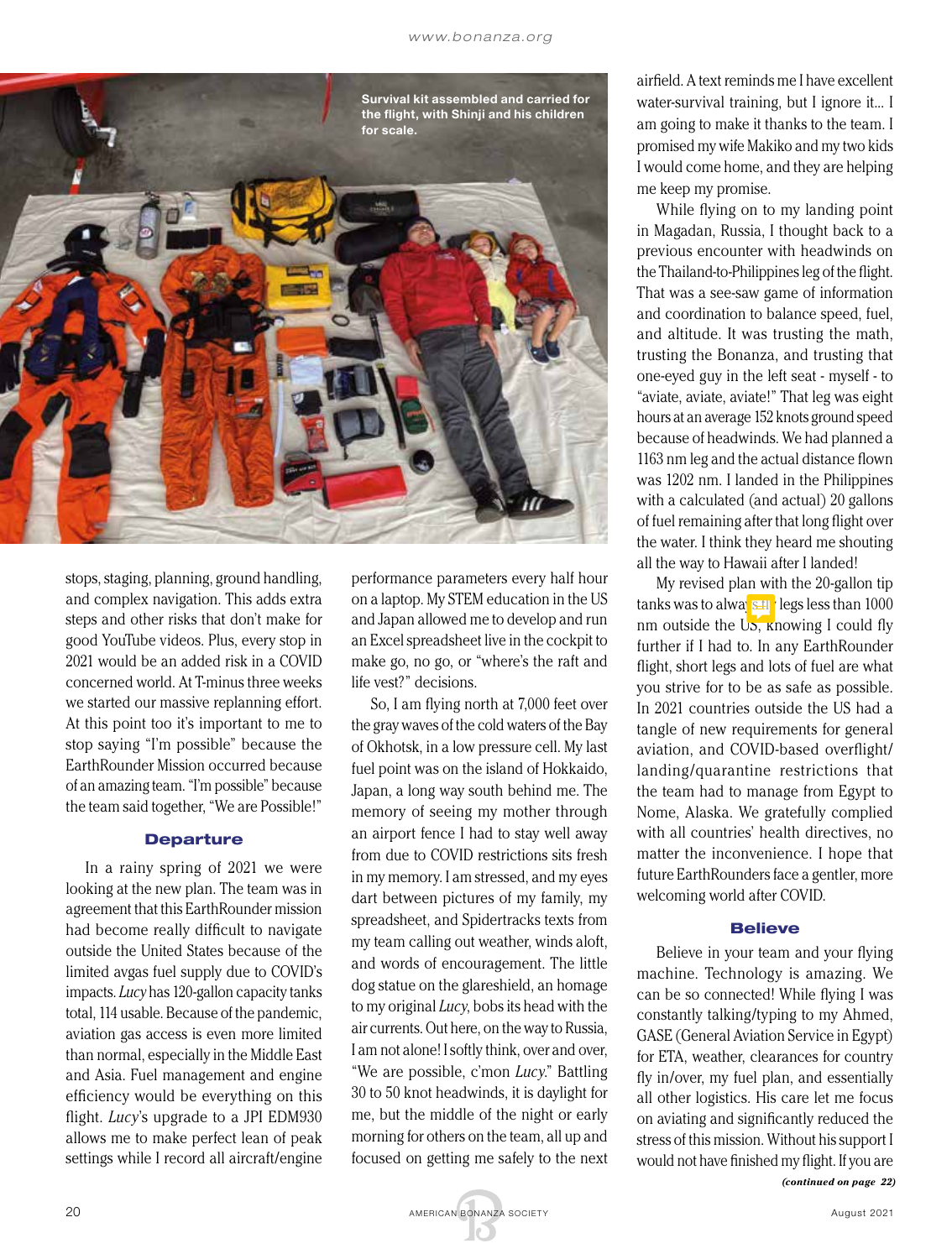## Have Wings Will Travel



Certified Primary, Replace all your engine instruments. One Screen with 30 Functions. Records engine data and location. With the 930 on board, you can remove all of your old engine gauges and open additional, valuable panel space, 6.0" X 5.2"

> **Certified Primary, Replace all instruments!** 3.118 Mount. One Screen. Over 30 Functions. Records all flight data. The EDM900 can be placed vertically or horizontally. Fits any panel  $4.8"$  X 3.44"



The EDM-830 is an advisory instrument with all the functions of the JPI primary instruments. 3 V<sup>8</sup> mount is offset to allow a vertical or horizontal fit in any panel. User can customize readout display. 3" X 4"



**EDM-900** 

**EDM-830** 

JPI watches over your engine on every flight. JPI reliability adds proven safety. Your EDM monitors performance, warning you instantly if any parameter is violated. EDM's for 4, 6, 7, 8, & 9 cyl. Legendary EDM performance, so before hitting the road, trust JPI.

### SALES: 1-800-345-4574 ipinstruments.com

Volume 21 • Number 8 AMERICAN BONANZA SOCIETY 21 • Number 8 AMERICAN BONANZA SOCIETY 21 • Number 8 AMERICAN BO